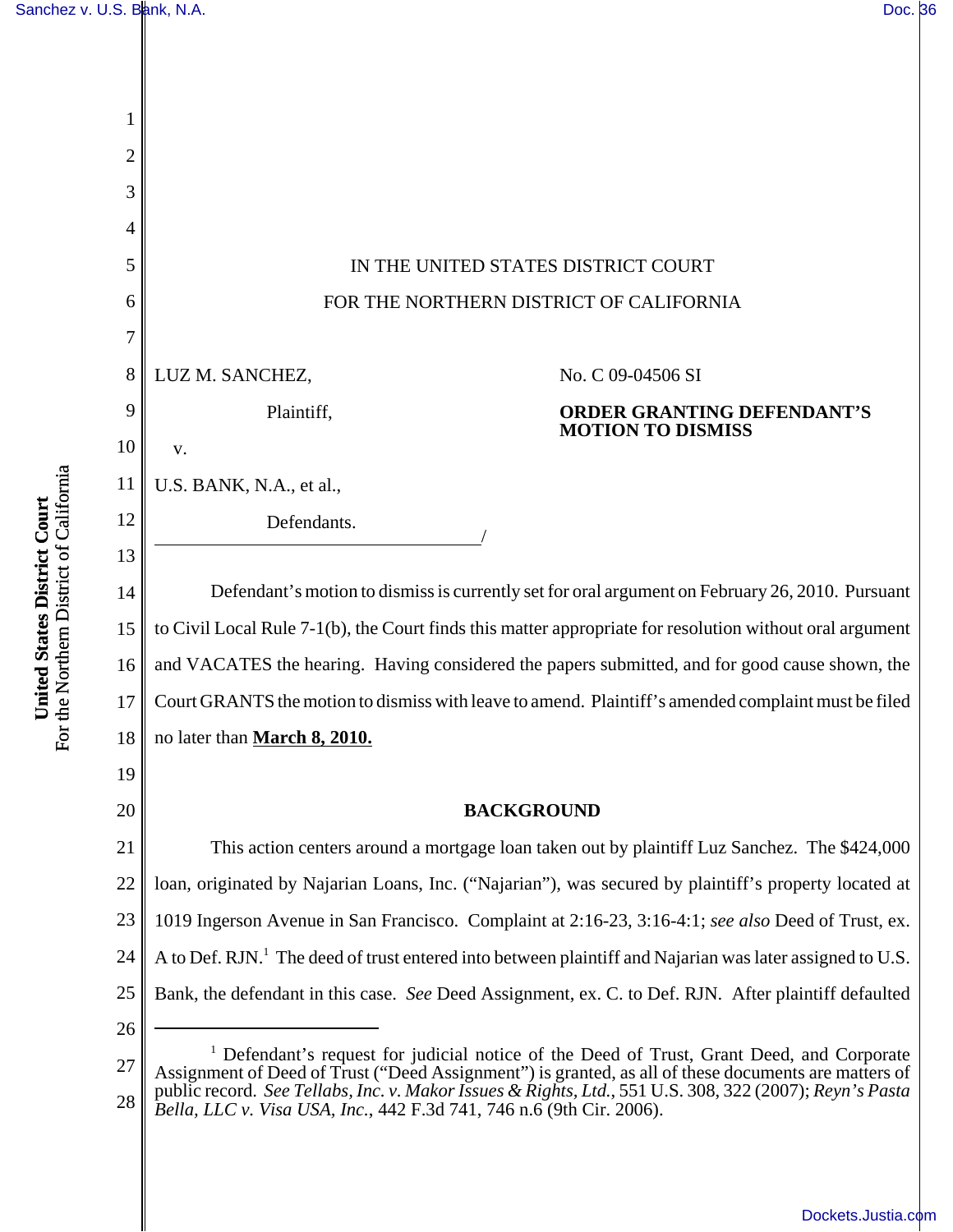1 on her loan payments, defendant initiated non-judicial foreclosure. Complaint at 4:16-19.

2 3 4 5 6 Plaintiff's basic theory of the case appears to be that defendant lacked the power to collect loan payments and to foreclose on her home after she defaulted on these payments. According to plaintiff, defendant has no valid security interest in her home because the promissory note entered into with Najarian is itself unenforceable or, in the alternative, because the procedure by which Najarian assigned the deed to defendant was invalid.

7 8 9 10 11 12 13 Plaintiff alleges that the promissory note "was a simple contract, which at minimum, required consideration in the form of said loan to be issued by Najarian – the stated 'lender.'" Complaint at 5:1-5. Plaintiff alleges that Najarian "never in fact lent Plaintiff or anyone anything and nor did they otherwise fund and/or pay anything to the seller of the home Plaintiff purchased," and that Najarian's nonfulfillment of its contract obligations "effectively rendered [the deed of trust] null and void." *Id.* at 5:19- 22,7:11. According to plaintiff, because the promissory note and deed of trust are unenforceable, defendant is "outside the chain of Plaintiff's title to her home." *Id.* at 7:14.

14 15 16 17 Plaintiff further challenges the involvement of Mortgage Electronic Registration Systems, Inc. ("MERS") in the assignment of the deed to defendant. The deed states that MERS is "a separate corporation that is acting solely as a nominee for Lender and Lender's successors and assigns. MERS is the Beneficiary under this Security Instrument." Deed of Trust at 1. The deed further states,

MERS holds only legal title to the interests granted by Borrower in this Security Instrument, but, if necessary to comply with law or custom, MERS (as nominee for Lender and Lender's successors and assigns) has the right: to exercise any or all of those interests, including, but not limited to, the right to foreclose and sell the Property; and to take any action required of Lender including, but not limited to, releasing and canceling this Security Instrument.

22 23 24 25 26 27 28 *Id.* at 3. Plaintiff states that MERS "exchanged no consideration for [its] designation" as beneficiary, and alleges that MERS lacked the power to assign the deed to defendant on Najarian's behalf. Complaint at 8:9-10, 11:2-6. In addition, plaintiff alleges that the assignment "may have been forged vis-a-vis the alleged execution by a 'Vice President' of MERS, which Plaintiff has reason to believe, is a false designation." *Id.* at 10:27-11:2. Plaintiff further alleges that defendant was aware of the invalid assignment yet "continued to bill for and collect loan payments from Plaintiff from November 2005 through February 2008 and either kept the money or passed it on to an unascertained third party

18

19

20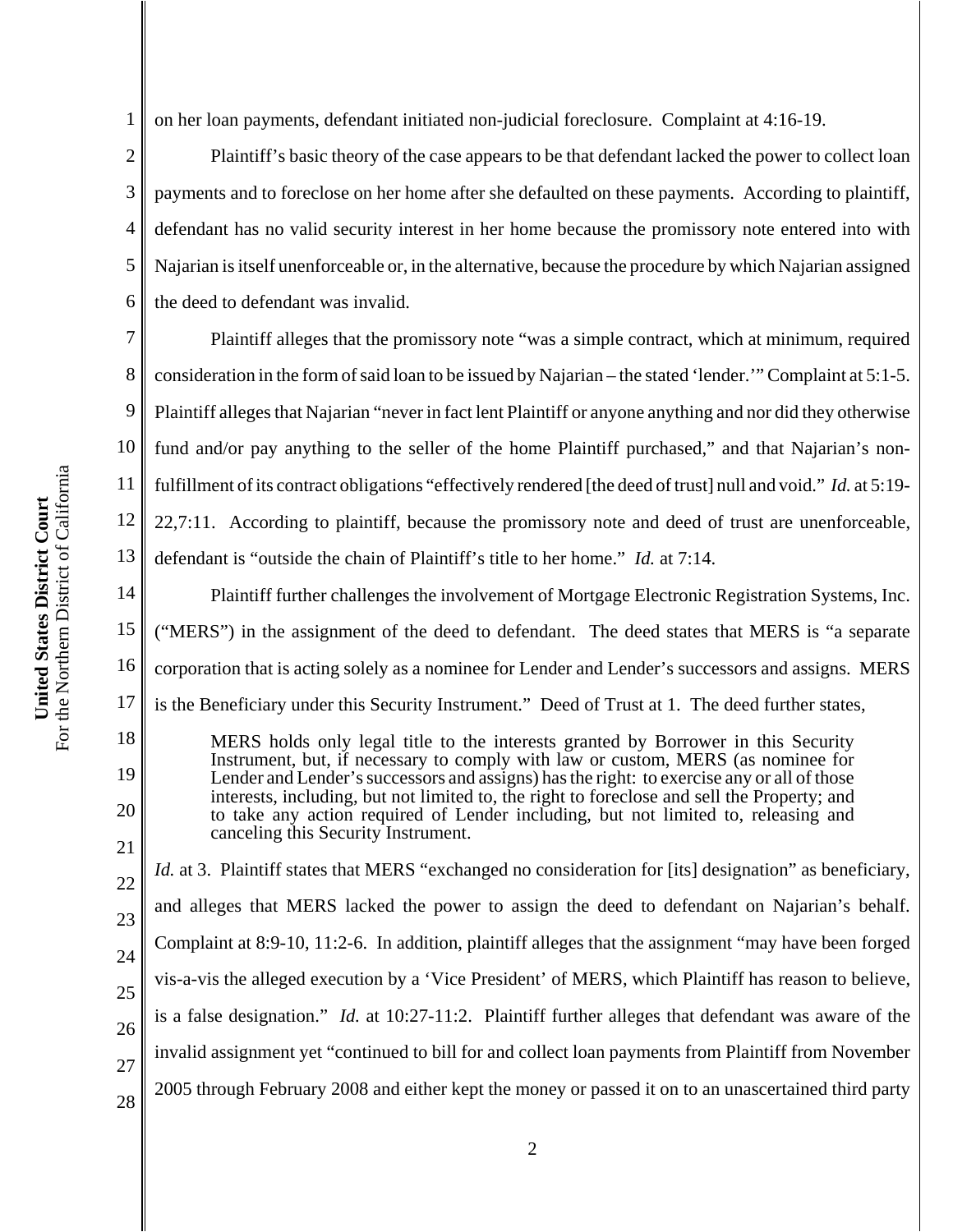For the Northern District of California For the Northern District of California United States District Court **United States District Court**

8

9

23

24

1 or parties." *Id.* at 12:15-19.

2 3 4 5 6 7 Plaintiff seeks (1) compensatory and punitive damages; (2) a declaration that defendant has no security interest in plaintiff's property, must "reverse and/or remove any adverse credit notices relative to Plaintiff's alleged default," and is "forever barred from pursuing any legal, equitable, or administrative remedy against Plaintiff arising from her alleged default"; and (3) cancellation of the deed of trust, assignment, notice of default, and notice of trustee's sale. *Id.* at 16:6-20. Presently before the Court is defendant's motion to dismiss the complaint for failure to state a claim.

### **LEGAL STANDARD**

10 11 12 13 14 15 16 17 Under Federal Rule of Civil Procedure 12(b)(6), a district court must dismiss a complaint if it fails to state a claim upon which relief can be granted. To survive a Rule 12(b)(6) motion to dismiss, the plaintiff must allege "enough facts to state a claim to relief that is plausible on its face." *Bell Atl. Corp. v. Twombly*, 550 U.S. 544, 570 (2007). This "facial plausibility" standard requires the plaintiff to allege facts that add up to "more than a sheer possibility that a defendant has acted unlawfully." *Ashcroft v. Iqbal*, 129 S.Ct. 1937, 1949 (2009). While courts do not require "heightened fact pleading of specifics," a plaintiff must allege facts sufficient to "raise a right to relief above the speculative level." *Twombly*, 550 U.S. at 544, 555.

18 19 20 21 22 In deciding whether the plaintiff has stated a claim upon which relief can be granted, the Court must assume that the plaintiff's allegations are true and must draw all reasonable inferences in the plaintiff's favor. *See Usher v. City of Los Angeles*, 828 F.2d 556, 561 (9th Cir. 1987). However, the court is not required to accept as true "allegations that are merely conclusory, unwarranted deductions of fact, or unreasonable inferences." *In re Gilead Scis. Sec. Litig.*, 536 F.3d 1049, 1055 (9th Cir. 2008).

#### **DISCUSSION**

25 26 27 28 As an initial matter, the Court must respond to plaintiff's contentions regarding the applicable pleading standards in this case. Plaintiff suggests that she should not be held to any pleading standard at all simply because she is in the unfortunate position of facing the loss of her home. Plaintiff asserts, In the absence of creative pleadings and/or a liberal judicial interpretation of such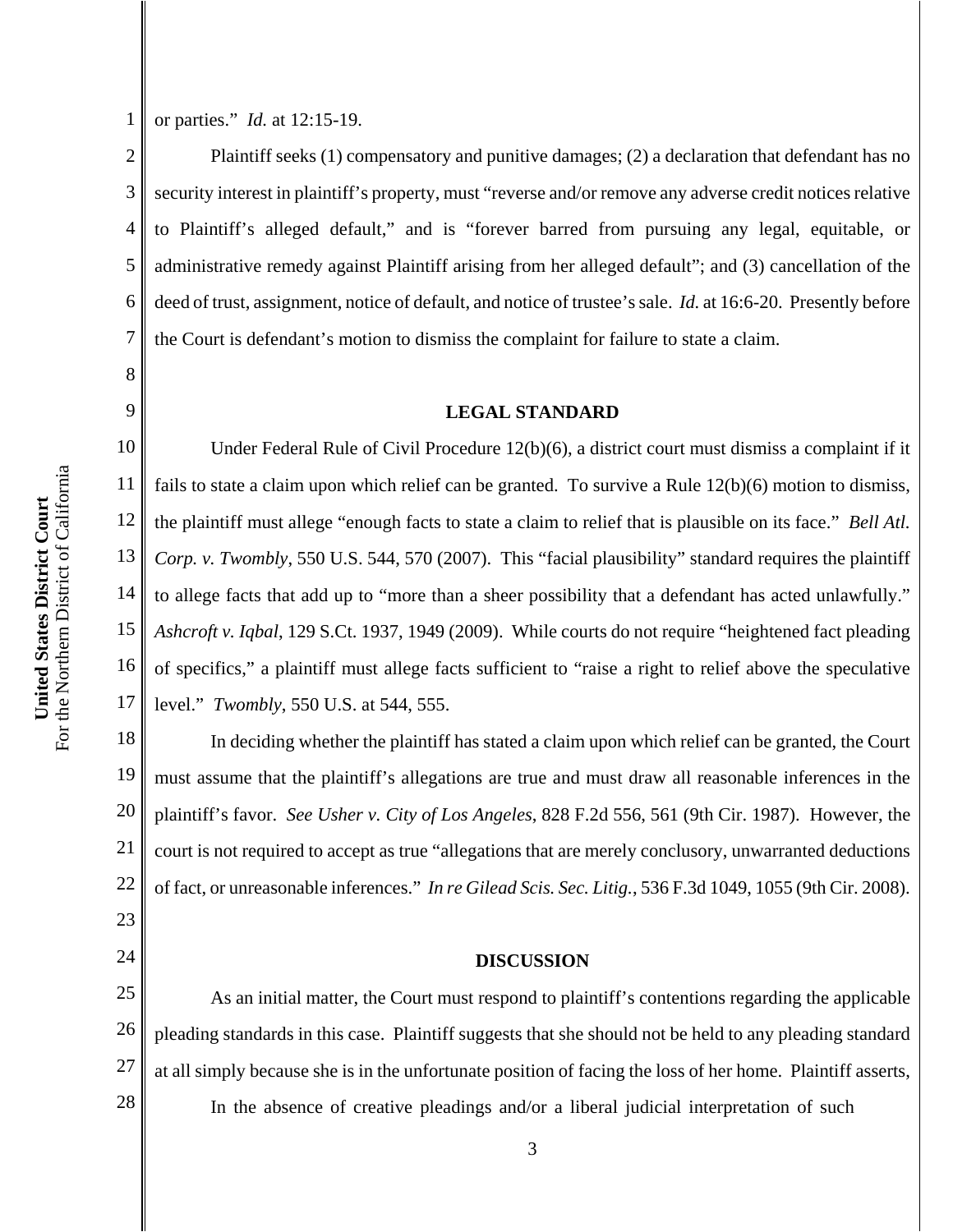pleadings, most plaintiffs[] trying to save their homes in non-judicial foreclosure states will be left on the courthouse steps and without access to justice . . . . However atypically any cause of action may be ple[d], that should not prevent Ms. Sanchez from being able to litigate the issues she feels entitle her to keep her home, regardless of any defense allegation. After all, this is how the law evolves and if millions of people losing their homes in this country doesn't call for an evolution in the law  $\dots$ , then why have any laws at all?

Oppo. at 2-3. This assertion is without merit. The fact that plaintiff is challenging defendant's right to foreclose on her home does not entitle her to move forward with her case regardless of the adequacy of her complaint. The Court must assess the sufficiency of the complaint using generally-applicable federal pleading standards as set forth in Rule 8 and the *Twombly* and *Iqbal* decisions.

9 10

11

12

13

14

1

2

3

4

5

6

7

8

# **I. Declaratory Relief**

Plaintiff's first cause of action seeks a declaration that defendant has no security interest in her property and must therefore "reverse and/or remove any adverse credit notices relative to Plaintiff's alleged default" and be "forever barred from pursuing any legal, equitable, or administrative remedy against Plaintiff arising from her alleged default."

15 16 17 18 19 20 21 22 23 24 25 Under California law, "The fundamental basis of declaratory relief is the existence of an actual, present controversy over a proper subject." *City of Cotati v. Cashman*, 52 P.3d 695, 702 (Cal. 2002). In assessing whether a plaintiff has properly pled a cause of action for declaratory relief, courts must examine the substantive allegations in the complaint to determine whether the plaintiff has identified a "legally cognizable theory." *Otay Land Co. v. Royal Indem. Co.*, 86 Cal. Rptr. 3d 408, 412 (Cal. Ct. App. 2008). "One cannot analyze requested declaratory relief without evaluating the nature of the rights and duties that plaintiff is asserting, which must follow some recognized or cognizable legal theories, that are related to subjects and requests for relief that are properly before the court." *Id.* at 413. Accordingly, to determine whether plaintiff has stated a claim for declaratory relief, the Court must examine whether plaintiff has adequately pled any basis for finding that defendant lacks a valid security interest in her property.

- 26
- 27

28

# **A. California Commercial Code § 3104(a)**

Plaintiff's first contention is that the loan documents were unenforceable at their inception, and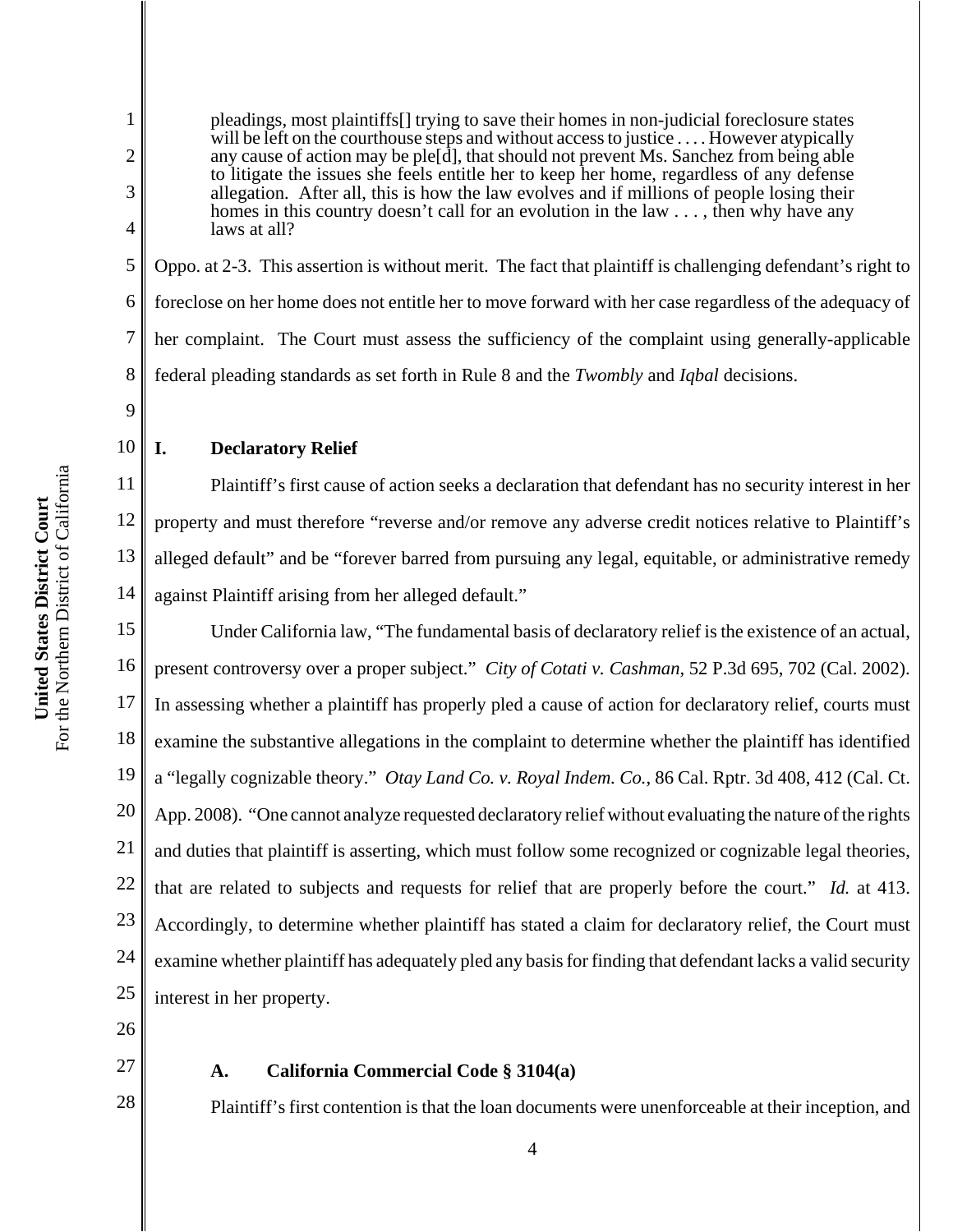16

17

1 2 3 4 5 6 therefore cannot have been validly assigned to defendant, because the promissory note was not a negotiable instrument within the meaning of California Commercial Code  $\S$  3104(a). Plaintiff emphasizes that under this statutory provision, a "negotiable instrument" is an "*unconditional* promise or order to pay a fixed amount of money." Cal. Com. Code § 3104(a) (emphasis added). Plaintiff asserts that the promissory note constituted only a "conditional agreement[] because surely at the time of execution, no such loan had been received by anyone." Oppo. at 9.

7 8 9 10 11 12 13 14 15 Even assuming that the note does not constitute a negotiable instrument within the meaning of the California Commercial Code, plaintiff does not explain in the complaint or in her opposition why this fact has any bearing on the present action. Non-judicial foreclosures are comprehensively governed by California Civil Code §§ 2924-2924k. *See Banc of Am. Leasing & Capital, LLC v. 3 Arch Trustee Servs., Inc.*, 103 Cal. Rptr. 3d 397, 399 (Cal. Ct. App. 2009). Nowhere does this statutory scheme state that, to be subject to non-judicial foreclosure, a mortgage must stem from a negotiable instrument within the meaning of the Commercial Code. The Court was also unable to locate any case law to that effect. Accordingly, plaintiff's allegations under California Commercial Code § 2924 provide no support for her declaratory judgment claim.

### **B. Failure of Consideration**

18 19 20 21 22 23 24 25 26 27 Second, plaintiff alleges that the loan documents are unenforceable due to lack of consideration based on the fact that Najarian allegedly did not fund the loan. Under California contract law, however, "good consideration" is defined as "[a]ny benefit conferred, or agreed to be conferred, upon the promisor, *by any other person*, to which the promisor is not lawfully entitled." Cal. Civ. Code § 1605 (emphasis added). Plaintiff does not allege that she received no loan funds – only that Najarian did not provide these funds. Indeed, it is apparent from the face of the complaint and from the loan documents that plaintiff received the loan funds and used them to purchase the subject property. Plaintiff's argument in her opposition brief that the "Court should not consider any mystery funds paid to the seller of the home that Plaintiff purchased to be 'consideration'" is unavailing. Under California law, plaintiff's claim for lack of consideration fails as a matter of law.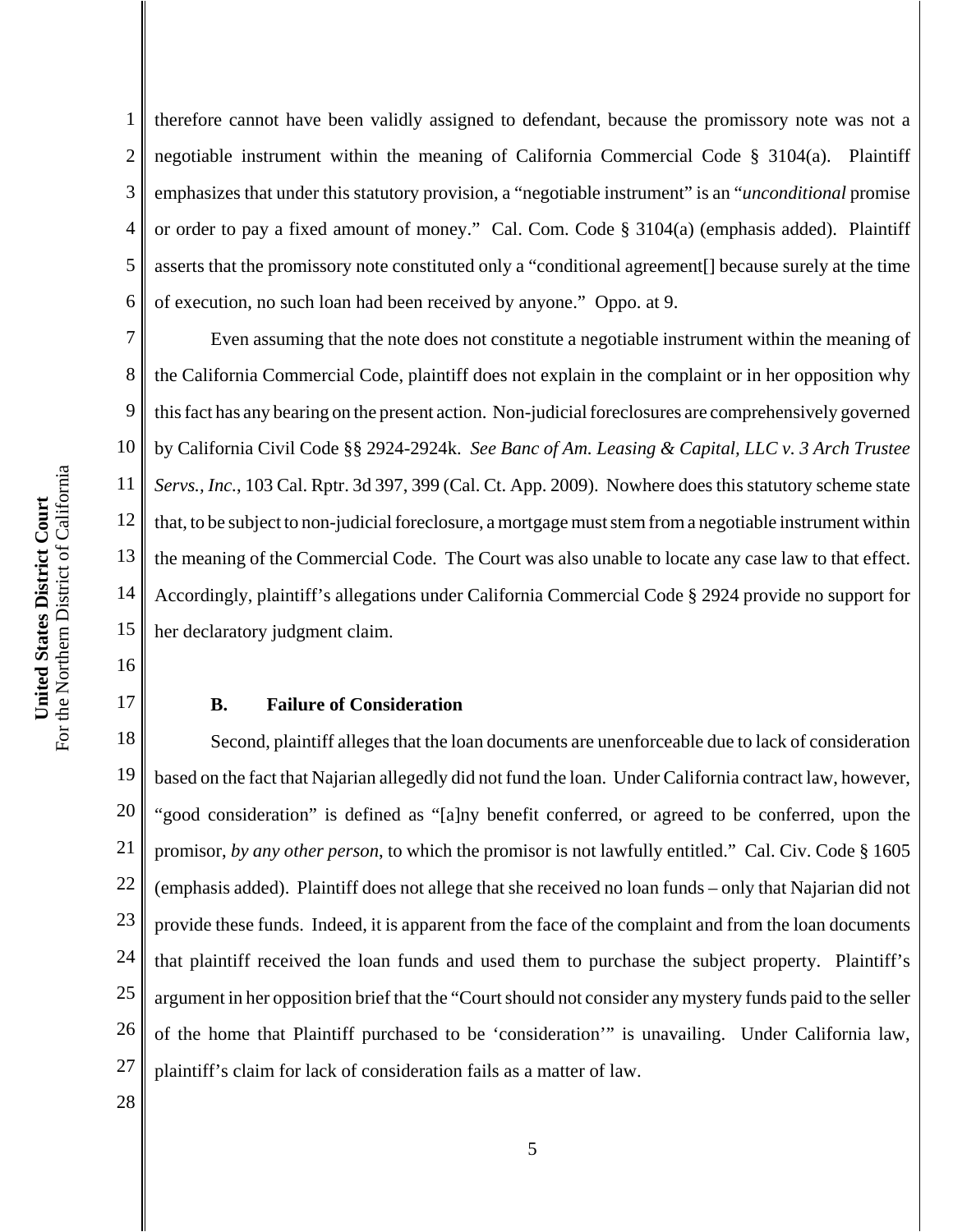# 1 2

3

4

5

6

7

8

9

10

11

12

13

14

#### **C. California Civil Code §§ 1640, 1645**

Plaintiff's third allegation is that the loan instruments were invalid under California Civil Code §§ 1640 and 1645. Both of these provisions govern the interpretation of contract terms. *See* Cal. Civ. Code § 1640 ("WRITING, WHEN DISREGARDED. When, through fraud, mistake, or accident, a written contract fails to express the real intention of the parties, such intention is to be regarded, and the erroneous parts of the writing disregarded."); *id.* § 1645 ("TECHNICAL WORDS. Technical words are to be interpreted as usually understood by persons in the profession or business to which they relate, unless clearly used in a different sense."). As an initial matter, plaintiff does not explain how statutes intended to govern a court's interpretation of a disputed contract may provide her with a right of action. Additionally, plaintiff does not identify which portions of the documents at issue may be affected by these statutory provisions. Accordingly, the Court finds that plaintiff's passing citations to California Civil Code §§ 1640 and 1645 do not support her claim for declaratory relief.

### **D. Challenges to MERS' Involvement**

15 16 17 18 19 20 21 22 23 24 25 Finally, plaintiff alleges that MERS lacked the power to assign the deed of trust to defendant and that the assignment "may" have been the product of forgery. Plaintiff's allegation that the notarized assignment document "may" have been forged is far too speculative to state a claim. Additionally, plaintiff's complaint, in its present form, contains no allegations or authority supporting her claim that the assignment in this case was invalid simply because it was effected by MERS. For example, plaintiff nowhere alleges that Najarian did not give MERS the authority to make such an assignment. In addition, plaintiff cites no authority in support of her contention that MERS' role as a "nominee" did not give MERS the power of assignment. Indeed, plaintiff's allegation is undermined by the case she cites in support. *See Ott v. Home Savings & Loan Ass'n*, 265 F.3d 643, 647 (9th Cir. 1958) ("The taking of title by a nominee of a principal or the conveyance of title by a nominee is a familiar device in stock transactions or in the transfer of other interests represented by documents.").<sup>2</sup> Accordingly, the Court

<sup>27</sup> 28 <sup>2</sup> Plaintiff's opposition brief refers to many other cases addressing MERS' role in mortgage transactions. However, these cases have not involved challenges to MERS' capacity to effect an assignment of a lender's interest in a mortgage note, and are therefore inapposite to the question of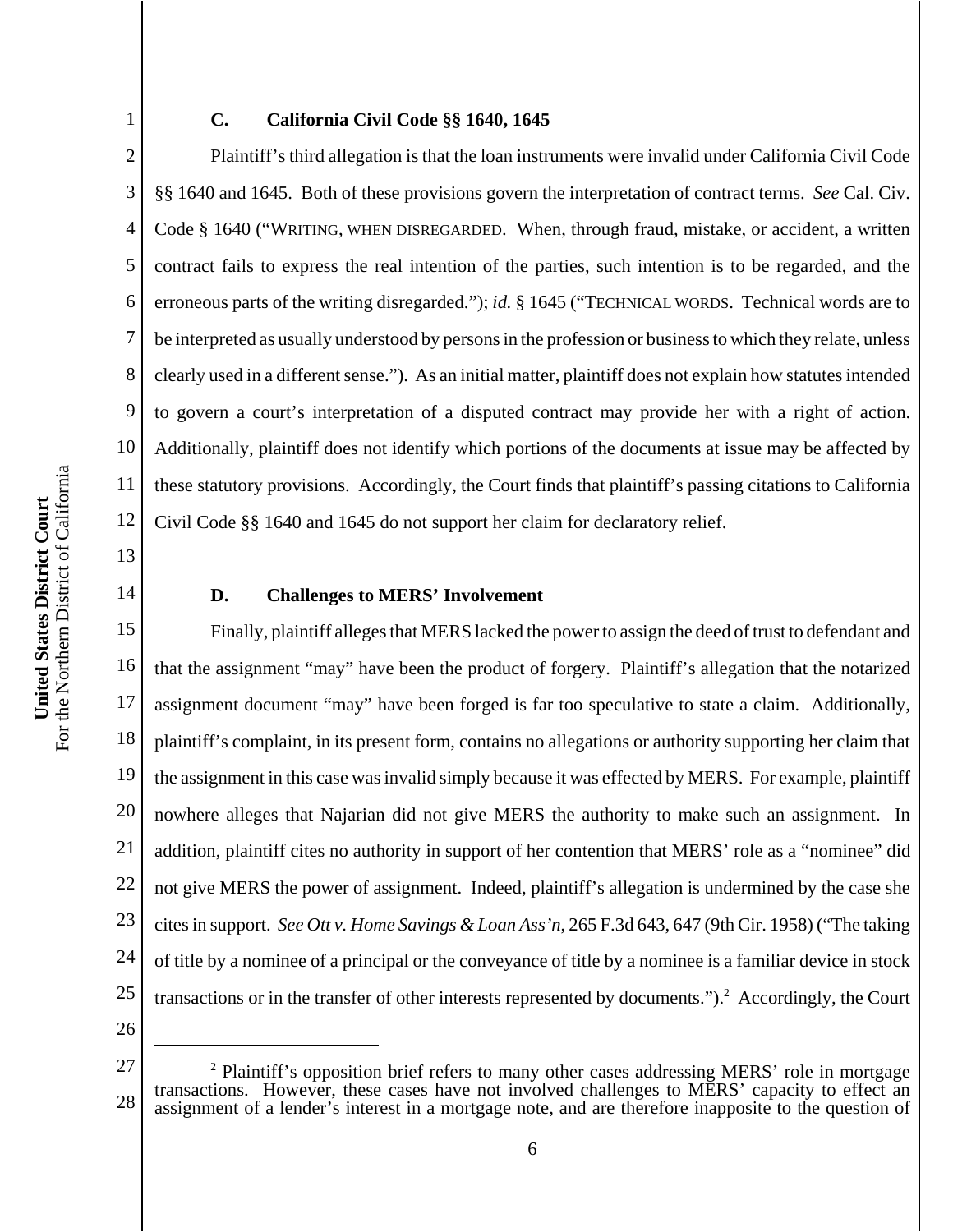1 2 3 4 5 6 concludes that plaintiff's complaint does not state a claim with respect to the validity of the assignment of the security interest to defendant. Having concluded that plaintiff has not pled any "legally cognizable theory" in support of her declaratory relief claim, *see Otay*, 86 Cal. Rptr. 3d at 412, the Court GRANTS defendant's motion to dismiss the declaratory relief cause of action with leave to amend. Plaintiff is advised that in amending her complaint, she must make substantive allegations establishing the presence of an actual controversy as to the parties' rights and duties under the documents at issue.

7 8

# **II. Cancellation of Loan Instruments**

9 10 11 12 13 14 15 16 17 18 19 20 21 Plaintiff's second cause of action is for cancellation of the deed of trust, assignment, notice of default, and notice of trustee's sale. Under California Civil Code § 3412, a written instrument may be canceled if "there is a reasonable apprehension that if left outstanding it may cause serious injury to a person against whom it is void or voidable." Plaintiff's allegations in support of her contention that the loan instruments are void or voidable are simply the same allegations related to the alleged invalidity of the promissory note and the resulting assignment to defendant. As discussed at length above, none of these allegations is sufficient to state a claim. Additionally, under California law, "in order to obtain rescission of an agreement, . . . a plaintiff must generally restore to the defendant everything of value which the plaintiff has received from defendant under the agreement." *Star Pac. Invs., Inc. v. Oro Hills Ranch, Inc.*, 176 Cal. Rptr. 546, 551 (Cal. Ct. App. 1981). Plaintiff has not alleged that she has restored to defendant the amount she received through the loan agreement, nor has she alleged that she did not in fact receive anything of value as a result of the loan.<sup>3</sup> Accordingly, the Court GRANTS defendant's motion to dismiss plaintiff's cancellation cause of action with leave to amend.

22

<sup>24</sup> 25 26 27 whether plaintiff has stated a claim with respect to the validity of the assignment in this case. *See In re Mortgage Elec. Registration Sys. (MERS) Litig.*, 659 F. Supp. 2d 1368 (J.P.M.L. 2009) (establishing multidistrict litigation proceeding consolidating actions alleging conspiracy to conceal from borrowers the true identities of the actual owners of their mortgages); *Mortgage Elec. Registration Sys., Inc. v. Neb. Dep't of Banking & Fin.*, 704 N.W. 2d 784, 788 (Neb. 2005) (holding that MERS is not a "mortgage lender" under Nebraska law).

<sup>28</sup> 3 For this reason, among others, plaintiff's citation to *Smiley v. Watson*, 138 P. 367 (Cal. Ct. App. 1913) is unavailing.